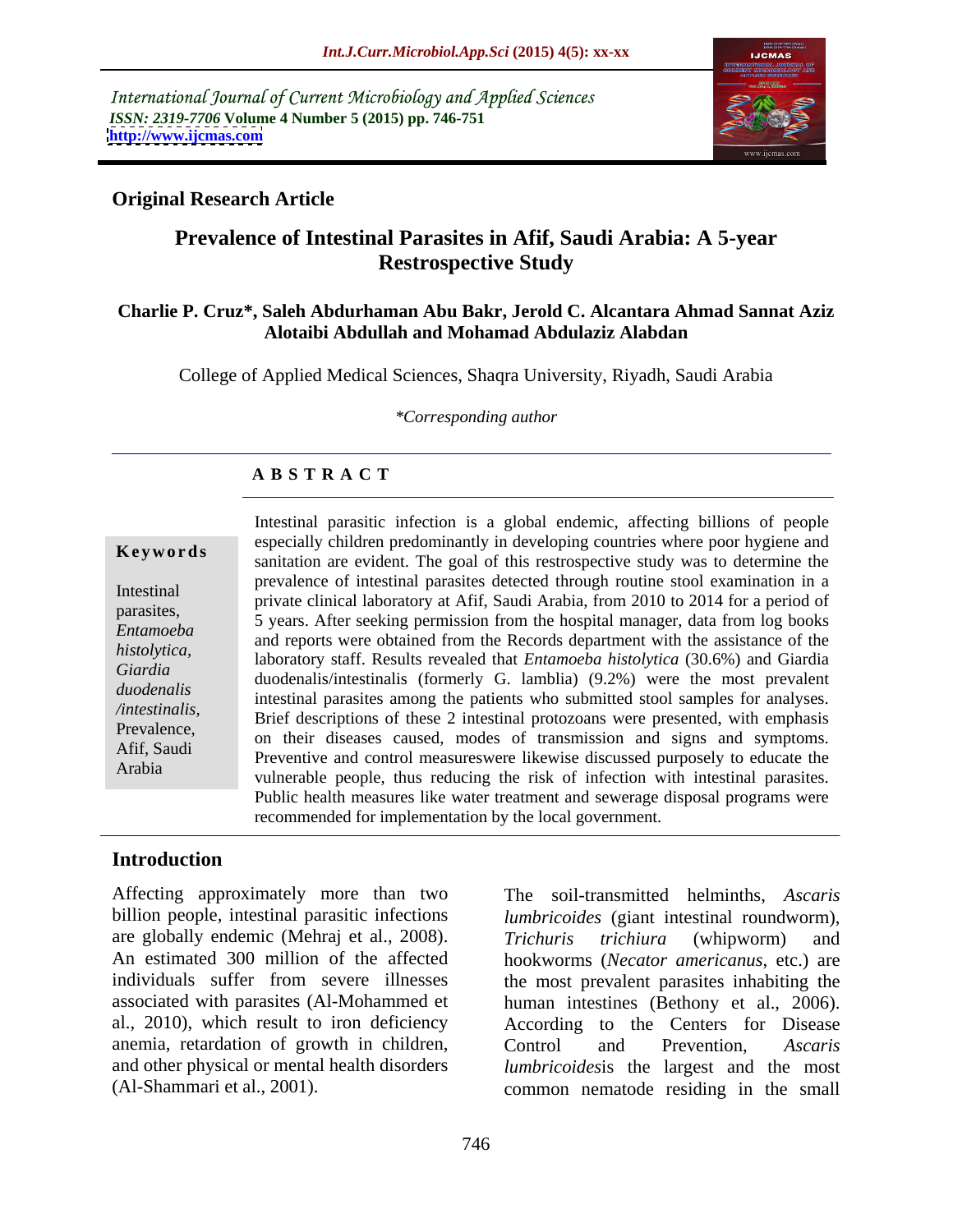intestines and affects 1 billion people Giardia duodenalis/intestinalis, Ascaris worldwide (CDC, 2006). Known as the "dwarf tapeworm", *Hymenolepis nana* is the (Pillai and Kain, 2003;Minenoa and Avery,

In Saudi Arabia, limited studies have been *Entamoeba histolytica* (30%) while conducted to determine the prevalence of *Cryptosporidium parvum* (32.6%), *Giardia* intestinal parasitic infections and often *duodenalis* (29.3%) and *Entamoeba* focused to specific parasites (Barnawi et al., 2007; El-Sheikh and El-Assouli, 2001). In a study among the schoolchildren in Al-Ahsa, (0.9% each) were detected (Al-Mohammed (10.9%), *Entamoeba histolytica* (4.1%), *Entamoeba coli*(11.3%), *Hymenolepis nana* (3%), *Ascaris lumbricoides*, *Trichuris trichiura*, and *Schistosoma mansoni* were (Asir), Saudi Arabia (Omar et al., 1991).In (30%), *Entamoeba coli*(10.4%), *Ascaris* 

most frequent parasitic cestode in the world prevalent parasites among its patients who (Pillai and Kain, 2003). Infecting about 200 were predominantly Saudi nationals working million people, the most widespread in the government (Alkhalife, protozoan parasitic infection is *giardiasis* 2006).Recently, the study of Fareid et al. caused by *Giardia duodenalis*/*intestinalis* (2011) found out that the most prevalent 2003). School children at Hail were *Giardia duodenalis/intestinalis*, *Ascaris lumbricoides*, hookworms and *Trichuris trichiura* were identified as the most in the government (Alkhalife, intestinal parasites among the diarrhoeal school children at Hail were *Cryptosporidium parvum* (42%) and *Entamoeba histolytica* (30%) while *duodenalis* (29.3%) and *Entamoeba histolytica* (14.6%) were the most common in children with non-diarrheic stools.

*Entamoeba histolytica*/*dispar* (8.2%), Consequently, the goal of this current study *Giardia duodenalis/ intestinalis*(6.5%), is to review the stool examination results of *Entamoeba coli*(4.0%), *Enterobius* patients consulting a private clinical *vermicularis* (1.6%), *Ascaris lumbricoides*, laboratory in Afif Saudi Arabia from 2010 *Hymenolepis nana* and *Blastocystis hominis* to 2014, with emphasis on the prevalence of et al., 2010). *Giardia duodenalis*/ *intestinalis* recommendations to mitigate the risk of intestinal parasites as bases for intestinal parasitic infections.

## **Materials and Methods**

the most common intestinal parasites This retrospective study analyzed the identified among the schoolchildren of Abha laboratory results of stool examination Riyadh, the most prevalent parasitic laboratory in Afif, Saudi Arabia for 5 years infections were *Giardia duodenalis/* from 2010 to 2014.Formal coordination with *intestinalis* (37.7%), *Entamoeba histolytica* the manager of the private clinical *lumbricoides* (5.5%) and *Hymenolepis*  survey was carried out. During the duration *nana*(5.4%) (Al-Shammari et al., of the study, routine stool examination was 2001).Among the young children with acute performed to describe the color and diarrhea in Jeddah, *Entamoeba histolytica*, consistency of the patient's sample. *Trichuris trichiura*, *Hymenolepis nana* and Microscopy aided in the detection of ova, *Ascaris lumbricoides* have been positively cysts, larvae or trophozoites of the different examined (El-Sheikh and El-Assouli, 2001). intestinal parasites. Positive results were Moreover, a retrospective analysis of assistance of laboratory staff. Raw monthly intestinal infections diagnosed at a laboratory reports were tallied. Frequency, university hospital in Riyadh revealed that mean and percentage were utilized toamong the patients of a private clinical laboratory for permission to conduct the retrieved from the records section with the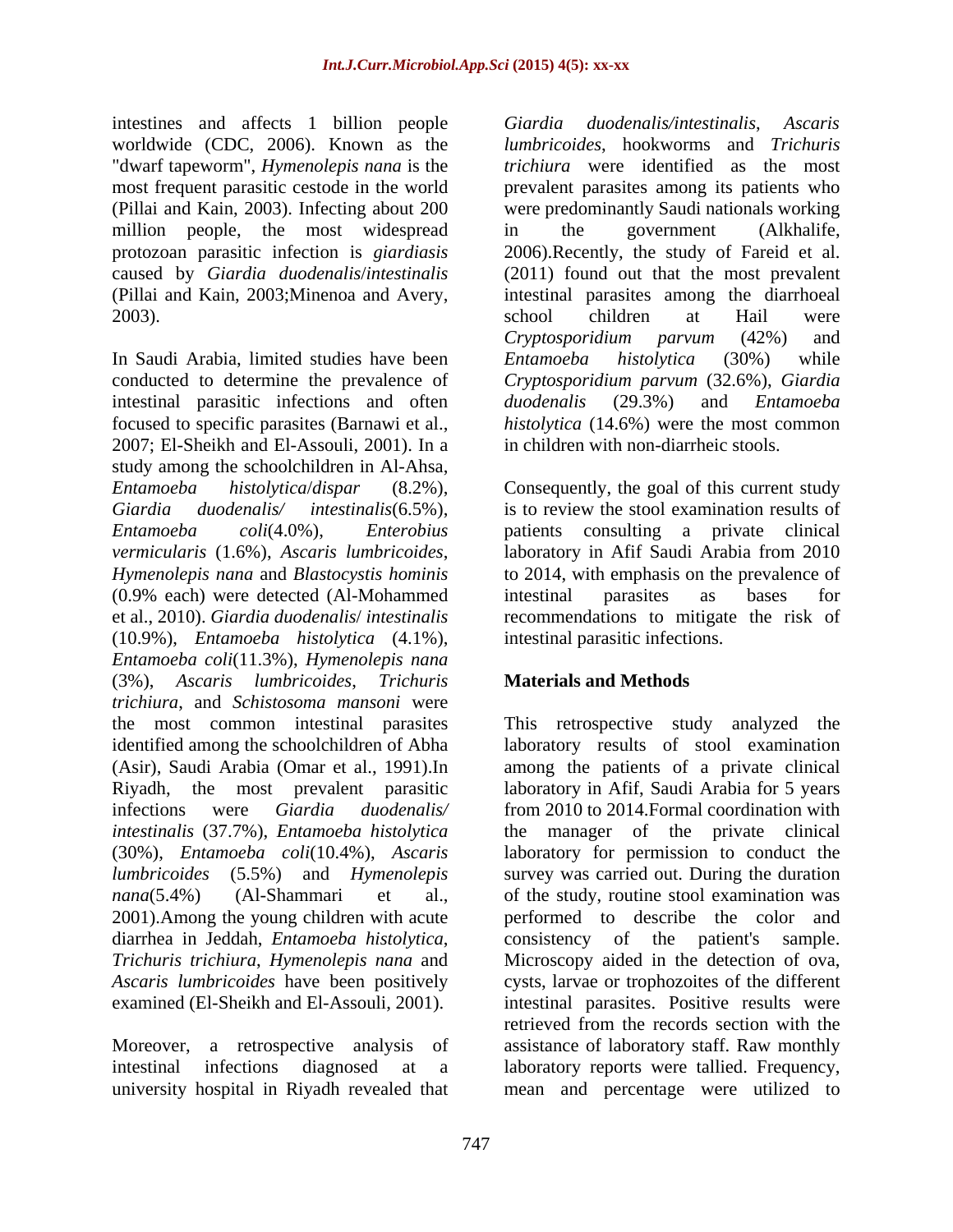statistically analyze the data. Patients'

A total number of four hundred fifty-six Jeddah (Al-Braiken et al., 2003); 6.5% in (456) stool samples for analyses were submitted to the clinical laboratory 2.89% in Makkah (Al-Harthi, 2004); and department of a private hospital in Afif, Saudi Arabia for a period of 5 years (2010 to 2014). Figure 1 indicates the frequency of intestinal parasites detected. Of the 456 clinical samples, 182 (40%) stools were positive for *Entamoeba histolytica* in 2010; 150 (33%) in 2011; 78 (17%) in 2012; 137 (30%) in 2013; and 150 (33%) in 2014. *Giardia duodenalis/intestinalis* was detected among 32 (7%) fecal specimens in 2010;50 (11%) in 2011; 41 (9%) in 2012 and 2013; Due to the prevalence of *E. histolytica* and and 46 (10%) in 2014.Overall, the protozoans, *Entamoeba histolytica* and *Giardia duodenalis/intestinalis* were found in 139 (30.6%) and 42 (9%) stool samples from 2010-2014, respectively. These two protozoans were reported as the most prevalent intestinal parasites among the **Entamoeba histolytica** patients of the aforementioned health stationally analyse the data. Particular is consistent as the stational of the stational of the stationally. Al-Marthim (Al-Harthi, 2008). Al-Marthim (Al-Harthim Constrained Constrained Constrained Constrained Constrained

Consistent with previous studies, the results revealed that *Entamoeba histolytica* and *Giardia duodenalis* were the commonest *Entamoeba histolytica* was detected among 2009). Two to ten percent of diarrheic 30% people in Rivadh: 30% among children in developing countries suffer from for non-diarrheic samples (Fareid et al., schoolchildren in Al-Ahsa (Al-Mohammed et al., 2010); 5.2% in Al-Asiah; 4.7% among deaths annually (Stanley, 200 nations of Al-Noor Specialist Hospital in measures include food patients of Al-Noor Specialist Hospital in Makkah (Zaglool et al., 2011); 4.1% in Asir; Faleh, 1982; Omar et al., 1991; Al-Braiken

information was held with strict Riyadh (Al-Shammari et al., 2001); 22.6% confidentiality. in Al- Asiah, Qassim region (Al-Faleh, **Result and Discussion** schoolchildren in Hail (Fareid et al., 2011); 1982); 29.3% among non-diarrhoeal 10.9% in Asir (Omar et al., 1991); 9.5% in Jeddah (Al-Braiken et al., 2003); 6.5% in Al-Ahsa (Al-Mohammed et al., 2010); 1.3% among patients of Al-Noor Specialist Hospital in Makkah (Zaglool et al., 2011). Moreover, *Entamoeba histolytica* and *Giardia duodenalis* are considered as the two most prevalent intestinal protozoa in the world. The global prevalence of Giardiasis is 30%, while *Entamoeba histolytica* may reach 80% in some developing countries (El-Sheik and El-Assouli, 2001).

> *G. duodenalis* in Saudi Arabia, a brief description of these intestinal parasites is essential. In addition, preventive and control measures are thoroughly discussed to educate the public.

## *Entamoeba histolytica*

institution. The disease caused by the enteric protozoan intestinal protozoa in Saudi Arabia. contaminated food or water (Petri et al., 30% people in Riyadh; 30% among diarrhoeal schoolchildren in Hail and 14.6% 2011); 8.2% among male primary syndromes, which constitute in an estimated 2.2% in Jeddah; and 1.01% in Makkah (Al parasite, *Entamoeba histolytica*(Figure 2) is called amebiasis (CDC et al., 2010). Infection can occur when an individual ingests a quadri-nucleated cyst from fecal 2009).Two to ten percent of diarrheic children in developing countries suffer from amebiasis. Intestinal amebiasis and amebic liver abscess are its two major clinical syndromes, which constitute in an estimated 50 million global infections and 100,000 deaths annually (Stanley, 2003). Preventive measures include food and water precautions, hand hygiene and avoiding fecal exposure during sexual activity (Bercu et al., 2007; Petri and Singh,1999; Stanley, 2003). Drinking purified or boiled water and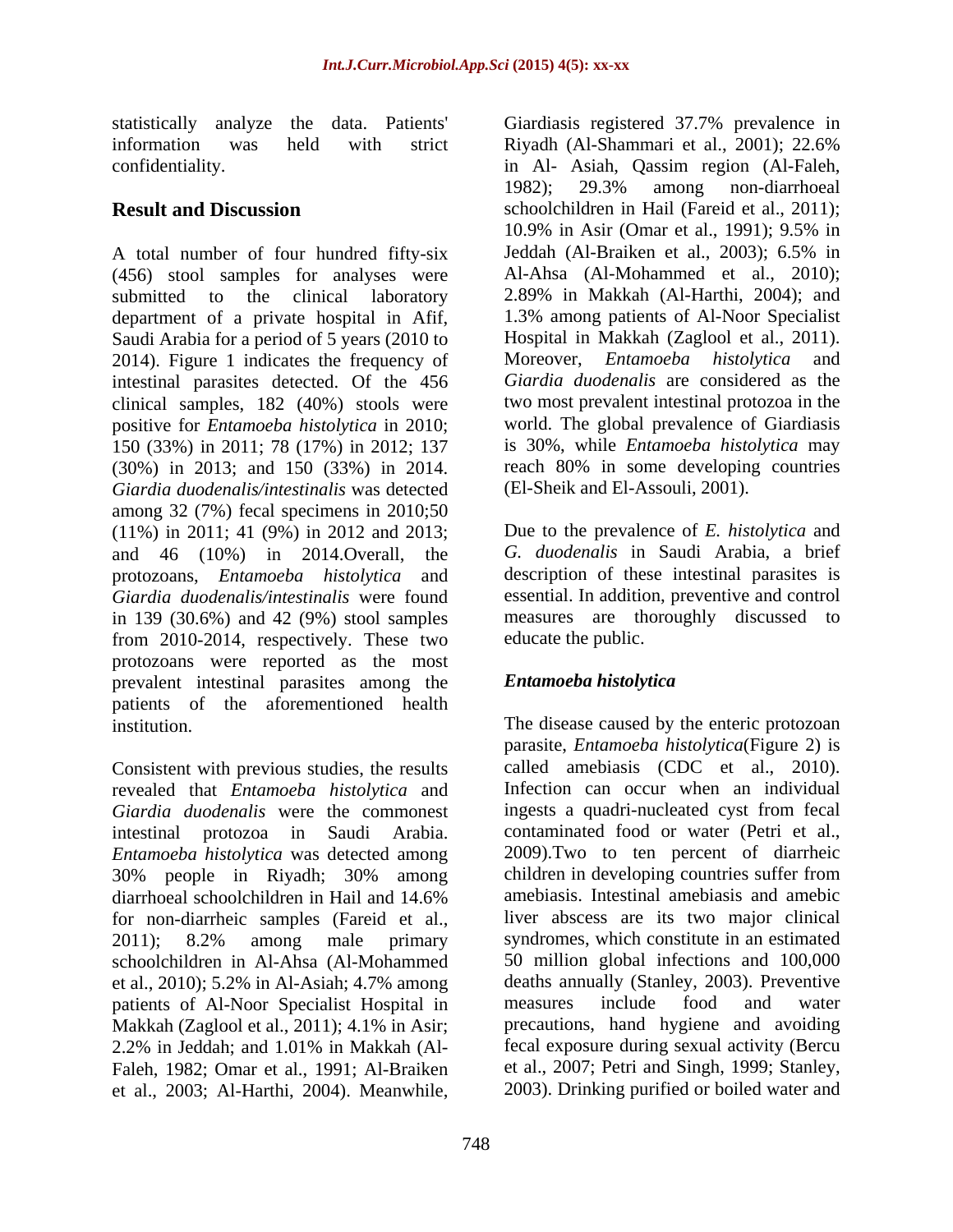avoiding consumption of uncooked avoiding to drink contaminated water; vegetables or unpeeled fruit must be avoiding consumption of contaminated food; observed when traveling to tropical and no fecal contamination during sexual countries with poor sanitation. Public health contact (CDC et al., 2012). Food and water measures are purification, water precautions and hand hygiene are the key chlorination, and sewage treatment preventive measures to reduce the risk of programs (Petri and Haque, 2011; Petri and infection with Giardia (Greenwood et al.,

#### *Giardia duodenalis/intestinalis*

this enteric protozoon causes a diarrheal disease called giardiasis that can be spread by swallowing *Giardia* picked up from fecal countries (CDC et al., 2012). Typically between type and control measures are stomach or abdominal cramps; bloating; flatulence; fatigue; anorexia; upset stomach al., 2008; Okhuysen, 2001; Swaminathan et al., 2009).Measures to prevent and control giardiasis include practice of good hygiene;

Haque, 2009). 2008; Okhuysen, 2001; Swaminathan et al., 2009).

Formerly known as *G. lamblia* (Figure 3), and giardiasis are a significant public health contaminated surfaces; drinking as the most prevalent intestinal parasites contaminated water; eating contaminated detected through routine stool examination uncooked food; contact with a person with in a private clinical laboratory at Afif.In giardiasis; and traveling to endemic order to mitigate the risk of infection, developing in 1-2 weeks after infection, necessary including health education and signs and symptoms of giardiasis include promotion of good personal hygienic foul-smelling, greasy diarrheic stools; practices like handwashing and proper or nausea; and dehydration (Greenwood et programs should be implemented by the Intestinal parasitic infections like amebiasis concern in Afif, Saudi Arabia. protozoans, *Entamoeba histolytica* and *Giardia duodenalis/intestinalis*are identified preventive and control measures sanitation. Public health measures such as water treatment and sewerage disposal local government.

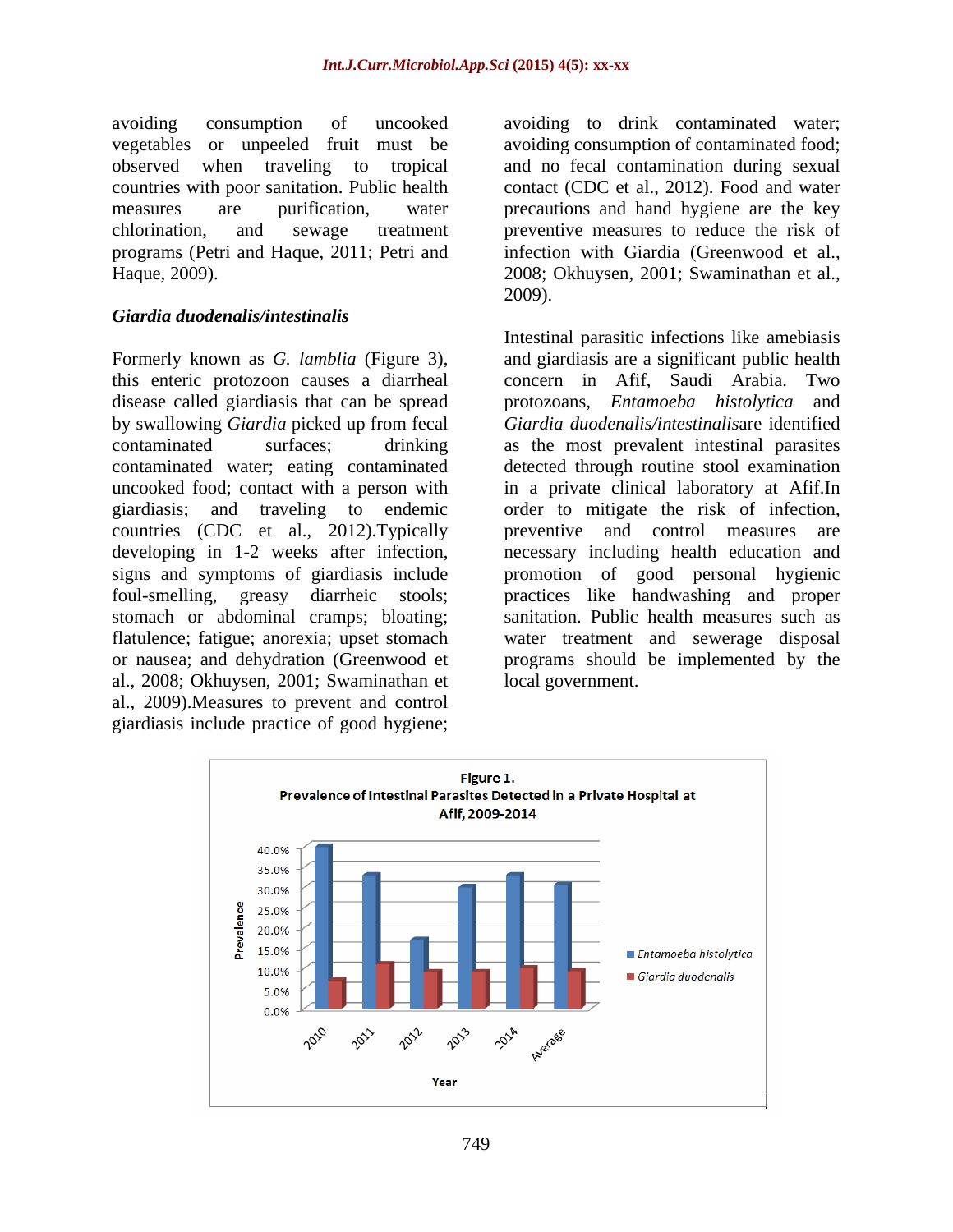**Figure.2** Trophozoites of E. histolytica with ingested erythrocytes (red blood cells) stained with trichrome. Photo Credit: DPDx, CDC



Giardiaduodenalis/intestinalis trophozoites in a Giemsa stained mucosal imprint. Photo credit: DPDx, CDC



- Al-Braiken FA, Amin A, Beeching NJ, Hommel N, Hart CA. 2003. Detection of *Cryptosporidium* amongst diarrhoeic and asymptomatic children in Jeddah, Saudi Arabia. Ann. Trop. Med. Parasitol. 97(5):
- Al-Faleh FZ. 1982. The prevalence of in school children. Com. Hlth. Saudi Arabia. 32-34. Medicine. 906-912.
- Al-Harthi SA. 2004. Prevalence of intestinal  $31(4):37-43.$  sociodemographic
- **References** Alkhalife IS. 2006. Retrospective analysis of intestinal parasitic infections diagnosed at a university hospital in Central, Saudi Arabia. Saudi Med J. 27(11):1714-8.
	- 505-510. relationship with socio-demographics and *Entamoeba histolytica* and other parasite in Schoolchildren in Al-Ahsa, Saudi Arabia.<br>
	in school children Com Hlth Saudi and Asian Pacific Journal of Tropical Al-Mohammed HI, Amin TT, Aboulmagd E, Hablus HR, Zaza BO. 2010. Prevalence of intestinal parasitic infections and its hygienic habits among male primary schoolchildren in Al-Ahsa, Saudi Arabia. Asian Pacific Journal of Tropical
	- parasites in schoolchildren in Makkah, <br>
	Saudi Arabia The New Egypt J Med<br>
	Riyadh, Saudi Arabia: prevalence, Saudi Arabia. The New Egypt J Med.<br>
	Saudi Arabia: prevalence,<br>
	sociodemographic and environmental<br>
	Saudi Arabia: prevalence,<br>
	sociodemographic and environmental Al-Shammari S, Khoja T, El-Khwasky F, Gad A. 2001. Intestinal parasitic diseases in Riyadh, Saudi Arabia: prevalence, sociodemographic and environmental